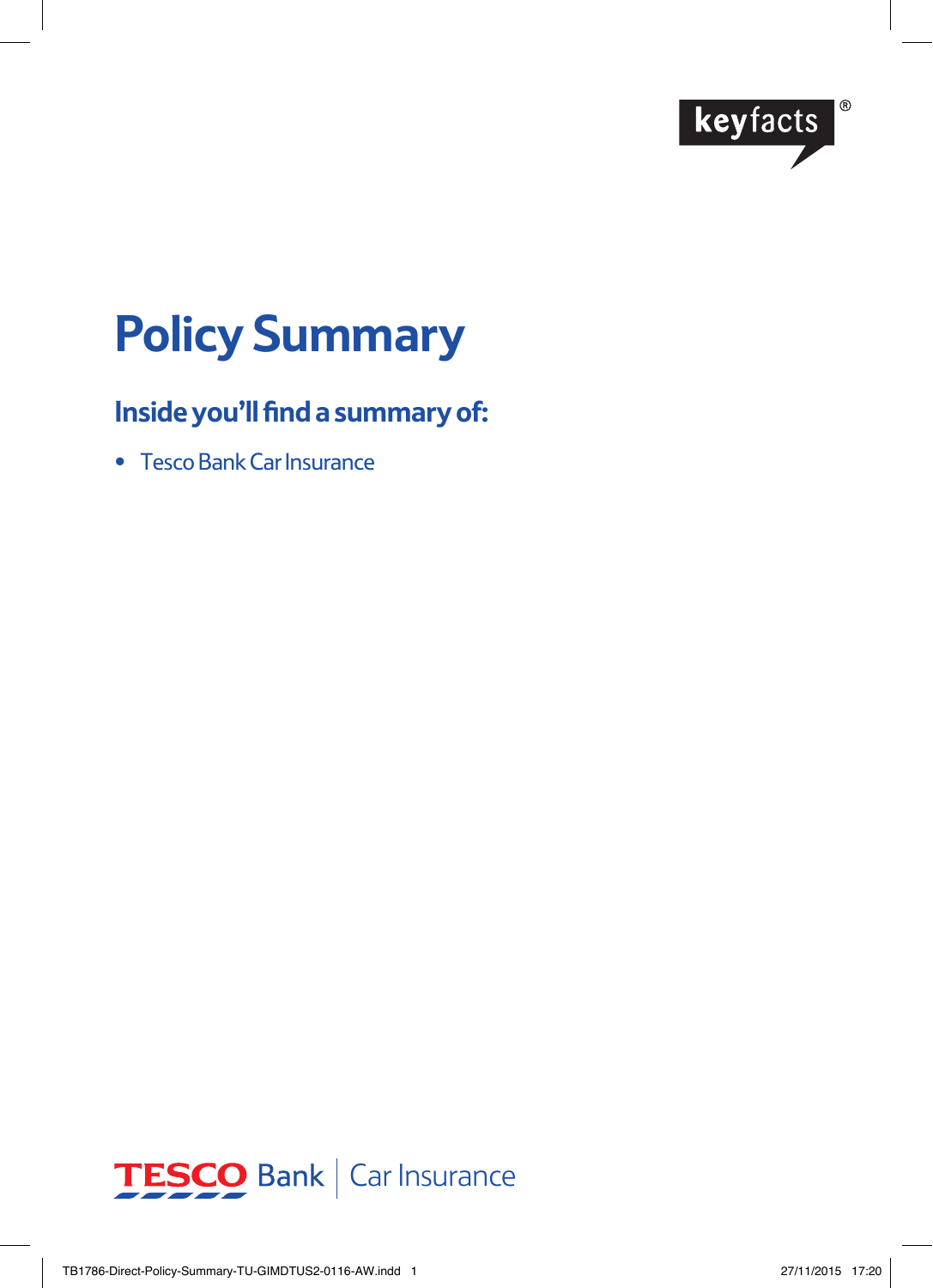# **Tesco Bank Car Insurance Policy Summary**



This is a summary of cover available under Tesco Bank Car Insurance. It does not include all the policy benefits, limits and exclusions. Full terms and conditions can be found in the Policy Booklet, a copy of which is available from Tesco Bank.

Tesco Bank Car Insurance is underwritten by Tesco Underwriting Limited, except for Section M – Motor Legal Protection (Tesco Legal Guard) which is underwritten by Ageas Insurance Limited. Tesco Underwriting Limited and Ageas Insurance Limited are authorised by the Prudential Regulation Authority and regulated by the Financial Conduct Authority and the Prudential Regulation Authority. Tesco Bank acts as an insurance intermediary.

The contract is made up of:

- **•** The Policy Booklet, this gives full details of the terms and conditions.
- **•** Policy Schedule, this shows the period of insurance, which sections of the policy apply, whether your cover is comprehensive (Comp), third party fire and theft (TPF&T) or third party only (TPO) and details of applicable excesses and endorsements.
- **•** Statement of Fact, this shows the information you have provided to us.

You must tell Tesco Bank about any changes to the information detailed on your Statement of Fact or Policy Schedule. Please remember that if you do not tell Tesco Bank about any changes this could result in your contract of insurance being voided (as if the policy never existed), all claims under your policy being refused and all premiums that you have paid being retained.

# **Significant Features and Benefits (Cover)**

Tesco Bank will inform you of your level of policy cover. This will also be shown on your quotation documents and on your Policy Schedule when cover is issued.

| Cover                                  | <b>Comp</b> | <b>TPF&amp;T</b> |      | <b>TPO</b> Significant Limitations                                                                                                                                                                                            | <b>Policy Section</b> |
|----------------------------------------|-------------|------------------|------|-------------------------------------------------------------------------------------------------------------------------------------------------------------------------------------------------------------------------------|-----------------------|
| Liabilities to third<br><b>parties</b> | <b>Yes</b>  | <b>Yes</b>       | Yes  | £20 million limit for third party property damage<br>and, subject to written approval, £5 million limit<br>for costs and expenses.                                                                                            | н                     |
| Use of your<br>car in EU               | Yes         | Yes              | Yes: | For Comp or TPF&T policies, cover is extended for<br>use of the car in the EU for up to 90 days during<br>the policy year.<br>All policies are covered for third party liabilities<br>for the duration of cover under EU law. |                       |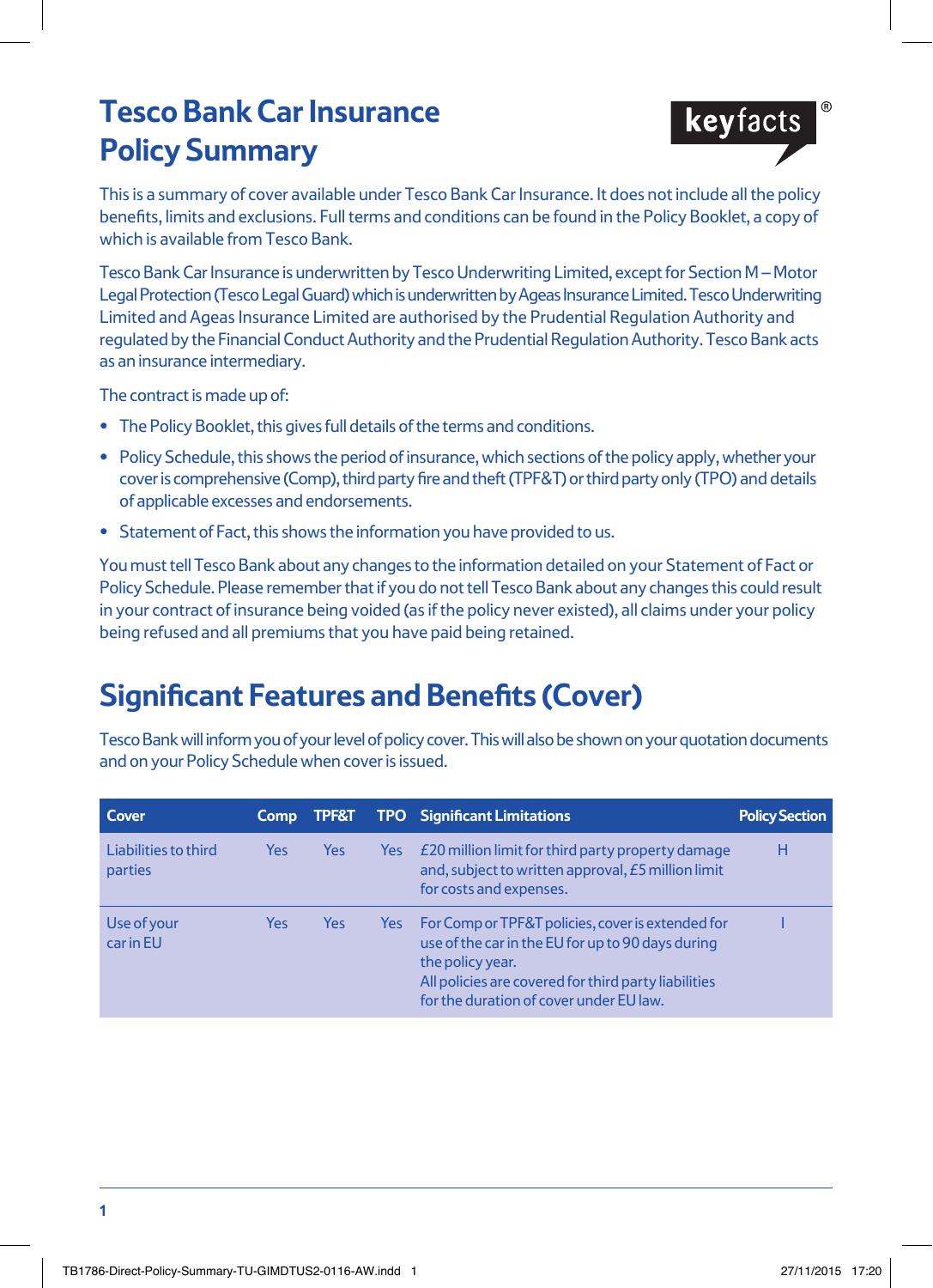| <b>Cover</b>                                                    | Comp       | <b>TPF&amp;T</b> | <b>TPO</b> | <b>Significant Limitations</b>                                                                                                                                                                                                                                                                                                                                                  | <b>Policy Section</b> |
|-----------------------------------------------------------------|------------|------------------|------------|---------------------------------------------------------------------------------------------------------------------------------------------------------------------------------------------------------------------------------------------------------------------------------------------------------------------------------------------------------------------------------|-----------------------|
| Accidental damage to<br>own car                                 | <b>Yes</b> | <b>No</b>        | <b>No</b>  | Market value.<br>Subject to excesses.<br>Additional excesses for young or inexperienced<br>drivers.<br>New car replacement only for cars up to<br>1 year old and where you are the first and only<br>registered keeper.<br>No cover if claim occurs while you, or any named<br>driver, is driving illegally due to exceeding the<br>legal limit of alcohol or the use of drugs. | A                     |
| Damage to<br>own car by<br>fire or theft                        | <b>Yes</b> | <b>Yes</b>       | <b>No</b>  | Market value.<br>Subject to excesses.<br>New car replacement only for cars up to<br>1 year old and where you are the first and only<br>registered keeper.                                                                                                                                                                                                                       | C                     |
| Audio, navigational,<br>phone and<br>entertainment<br>equipment | <b>Yes</b> | Yes              | <b>No</b>  | Unlimited for manufacturer's standard fit.<br>£1,000 limit for non-manufacturer fit (in both<br>circumstances equipment must be permanently<br>fitted to the car).                                                                                                                                                                                                              | L                     |
| Personal belongings                                             | <b>Yes</b> | <b>No</b>        | <b>No</b>  | Up to £200 for each incident.                                                                                                                                                                                                                                                                                                                                                   | G                     |
| <b>Windscreen cover</b>                                         | <b>Yes</b> | <b>No</b>        | <b>No</b>  | £125 limit for replacement and £40 limit for repair<br>if Tesco Glass Line is not used. Subject to excesses.                                                                                                                                                                                                                                                                    | <sub>B</sub>          |
| Personal accident                                               | <b>Yes</b> | <b>No</b>        | <b>No</b>  | Cover is only for policyholder or partner.<br>Death £5,000.<br>Loss of sight or limb £5,000.<br>Maximum of £10,000 for any one accident and<br>£5,000 limit to any one person in one accident.                                                                                                                                                                                  | E                     |
| <b>Medical expenses</b>                                         | <b>Yes</b> | <b>No</b>        | <b>No</b>  | Up to £100 in medical expenses for each injured<br>person in your car.                                                                                                                                                                                                                                                                                                          | F                     |
| Courtesy car                                                    | <b>Yes</b> | <b>No</b>        | <b>No</b>  | Only provided where your car is being repaired<br>by one of our approved repairers for as long as<br>the repairs take. Vehicle provided will typically<br>be a small city car.<br>A courtesy car will not be provided if your vehicle<br>is written off or declared a total loss, or the<br>vehicle being repaired is a van.                                                    | D                     |
| <b>Onward travel</b>                                            | <b>Yes</b> | <b>No</b>        | <b>No</b>  | Up to £150 refunded towards the costs of<br>completing a journey.                                                                                                                                                                                                                                                                                                               | N                     |
| <b>Uninsured driver</b><br>promise                              | <b>Yes</b> | <b>No</b>        | <b>No</b>  | No claim discount reinstated and excess refunded<br>if an identified, uninsured driver is responsible for<br>loss or damage to your car.                                                                                                                                                                                                                                        | N                     |
| Theft of keys                                                   | <b>Yes</b> | <b>No</b>        | <b>No</b>  | Up to £500 refunded towards the costs of<br>replacing locks and keys.<br>Subject to excess.                                                                                                                                                                                                                                                                                     | N                     |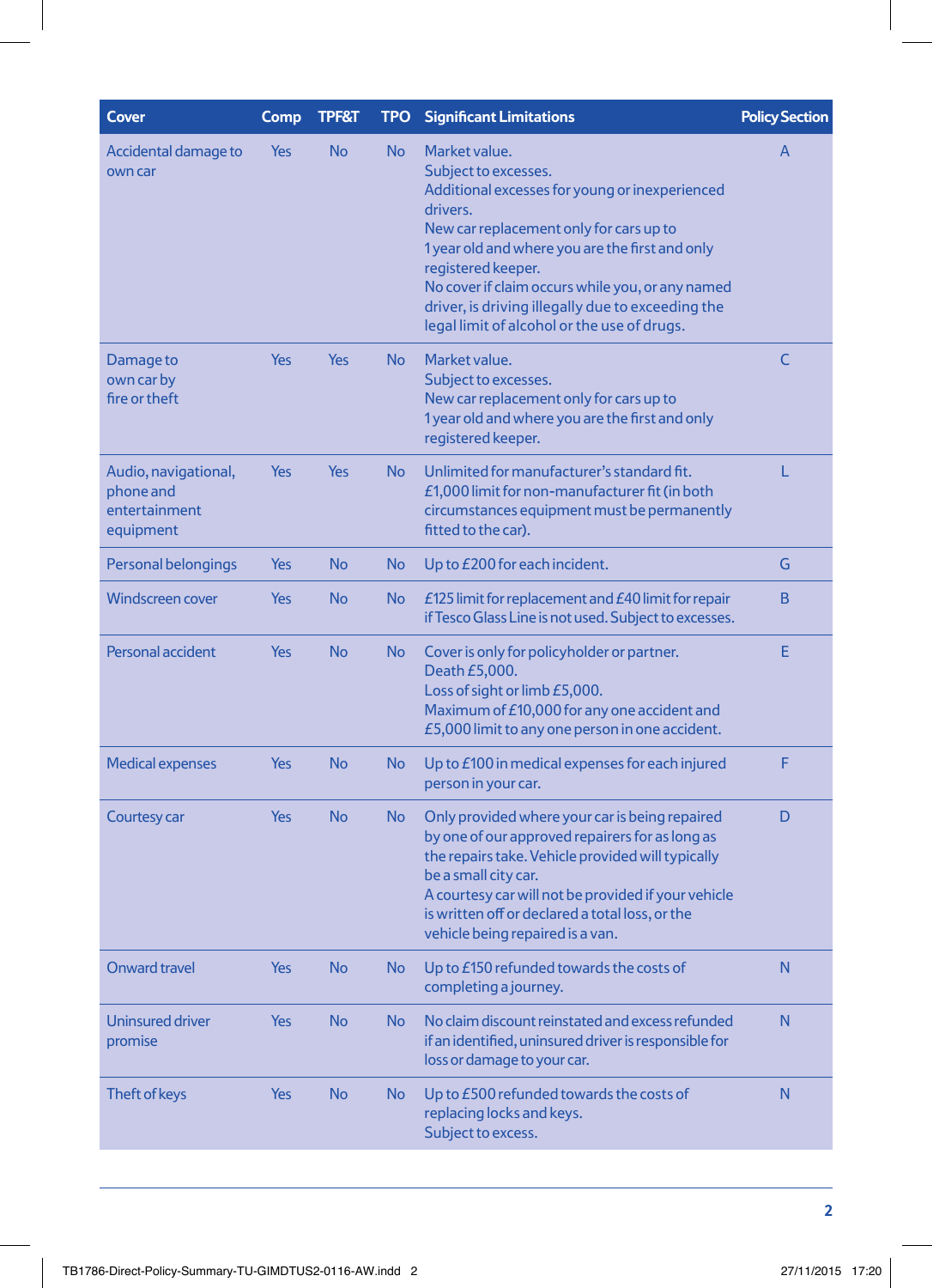| <b>Cover</b>                                                                                       | Comp       | <b>TPF&amp;T</b>                                                                                                      | <b>TPO</b>                                                                               | <b>Significant Exclusions and Limitations</b>                                                                                                                                                                                                                                                                                                                                                                                                                                                                                                            | <b>Policy Section</b> |
|----------------------------------------------------------------------------------------------------|------------|-----------------------------------------------------------------------------------------------------------------------|------------------------------------------------------------------------------------------|----------------------------------------------------------------------------------------------------------------------------------------------------------------------------------------------------------------------------------------------------------------------------------------------------------------------------------------------------------------------------------------------------------------------------------------------------------------------------------------------------------------------------------------------------------|-----------------------|
| Loss of or damage to:                                                                              |            |                                                                                                                       |                                                                                          |                                                                                                                                                                                                                                                                                                                                                                                                                                                                                                                                                          |                       |
| $\bullet$ The car                                                                                  | Yes        | Yes                                                                                                                   | No<br>When no-one is in the car unless all its<br>windows, doors, roof openings and hood | A & C                                                                                                                                                                                                                                                                                                                                                                                                                                                                                                                                                    |                       |
| • Personal belongings                                                                              | Yes        | <b>No</b><br><b>No</b><br>are closed and locked and all keys or devices<br>are kept securely away from the car by you | G                                                                                        |                                                                                                                                                                                                                                                                                                                                                                                                                                                                                                                                                          |                       |
| • Audio, navigational,<br>phone and<br>entertainment<br>equipment                                  | Yes        | <b>Yes</b>                                                                                                            | <b>No</b>                                                                                | or the person authorised to use the car.<br>There is no cover for locks and keys beyond<br>the cover provided under Section N (which<br>does not apply to TPF&T and TPO policies).                                                                                                                                                                                                                                                                                                                                                                       | L                     |
| Loss of or damage<br>to the car or audio,<br>navigational, phone<br>and entertainment<br>equipment | <b>Yes</b> | <b>Yes</b>                                                                                                            | <b>No</b>                                                                                | Extra costs due to parts or replacements not<br>being available in the UK, Northern Ireland,<br>Channel Islands or Isle of Man.<br>Caused by someone taking the car without<br>your permission, unless the incident is reported<br>to the police and assigned a crime reference<br>number and you do not subsequently make<br>any statement to the police that the car was<br>taken with your permission.<br>Deliberate damage to the car by anyone<br>insured under your policy.                                                                        | A, C & L              |
| Liabilities to third<br>parties for driving<br>a car which does not<br>belong to you               | Yes        | Yes                                                                                                                   | Yes                                                                                      | Cover only applies for the policyholder and only<br>if shown on the certificate of motor insurance.<br>Use outside UK, Northern Ireland, Channel<br>Islands or Isle of Man is not covered. A car<br>registered outside the UK, Northern Ireland,<br>Channel Islands or Isle of Man is not covered.<br>If your car is disposed of or damaged beyond<br>economical repair.<br>Cover is not provided when using a car for<br>which there is no current and valid policy of<br>insurance in place.<br>No cover for damage to the vehicle you are<br>driving. | н                     |
| Audio, navigational<br>phone and<br>entertainment<br>equipment                                     | <b>Yes</b> | Yes                                                                                                                   | <b>No</b>                                                                                | Equipment not permanently fitted to<br>the car.                                                                                                                                                                                                                                                                                                                                                                                                                                                                                                          | L                     |
| Personal belongings                                                                                | <b>Yes</b> | <b>No</b>                                                                                                             | <b>No</b>                                                                                | Money, business goods, tools and telephones.                                                                                                                                                                                                                                                                                                                                                                                                                                                                                                             | G                     |
| Personal accident                                                                                  | Yes        | <b>No</b>                                                                                                             | <b>No</b>                                                                                | Suicide.<br>Failure to wear a seat belt.<br>If a driver is driving illegally due to exceeding<br>the legal limit of alcohol or use of drugs.                                                                                                                                                                                                                                                                                                                                                                                                             | E                     |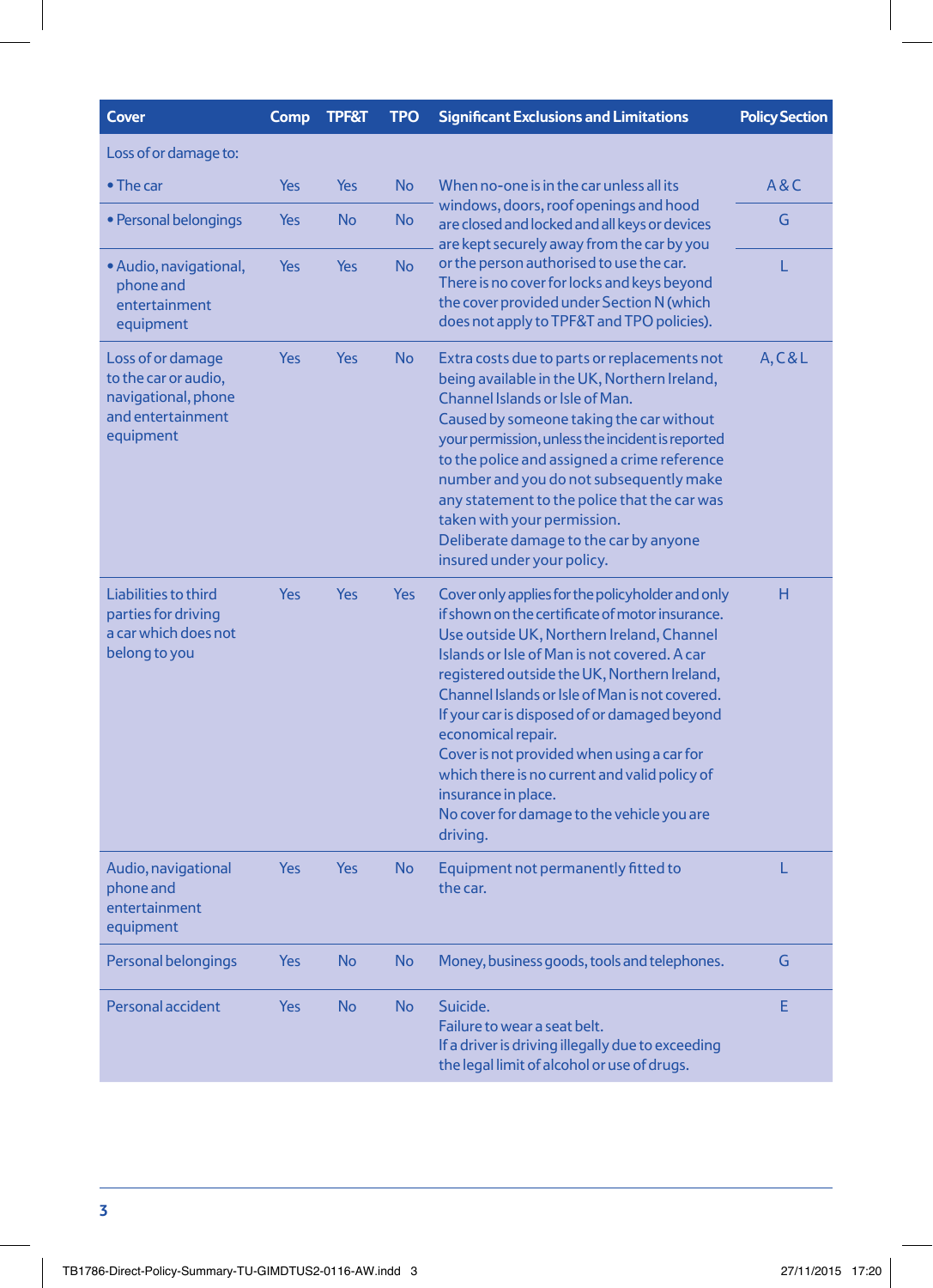| <b>Cover</b>                                                                                                                                                                                                                                                                                                                                                        | Comp                     | <b>TPF&amp;T</b> | <b>TPO</b>                                                                                       | <b>Significant Exclusions and Limitations</b>                                                                                                                                                                                                                                                                                                                                                                                 | <b>Policy Section</b> |
|---------------------------------------------------------------------------------------------------------------------------------------------------------------------------------------------------------------------------------------------------------------------------------------------------------------------------------------------------------------------|--------------------------|------------------|--------------------------------------------------------------------------------------------------|-------------------------------------------------------------------------------------------------------------------------------------------------------------------------------------------------------------------------------------------------------------------------------------------------------------------------------------------------------------------------------------------------------------------------------|-----------------------|
| <b>Windscreen cover</b>                                                                                                                                                                                                                                                                                                                                             | Yes                      | <b>No</b>        | <b>No</b>                                                                                        | Extra costs due to parts or replacements<br>not being available in the UK, Northern<br>Ireland, Channel Islands or Isle of Man.<br>Repair or replacement of broken or<br>damaged sunroofs, fixed or moveable<br>glass roof panels and the associated<br>mechanisms. The hood or roof structure<br>of a convertible or cabriolet vehicle and<br>the associated mechanisms.<br>Windows and windscreens unless made<br>of glass. | B                     |
| Onward travel                                                                                                                                                                                                                                                                                                                                                       | Yes                      | <b>No</b>        | <b>No</b>                                                                                        | Cover is subject to a valid claim under section<br>AorC.<br>Incidents outside of the UK, Northern Ireland,<br>Channel Islands or Isle of Man excluded.<br>The costs of fuel or other fluids, meals, drinks,<br>newspapers or telephone calls excluded.                                                                                                                                                                        | N                     |
| Uninsured driver<br>promise                                                                                                                                                                                                                                                                                                                                         | Yes                      | <b>No</b>        | <b>No</b>                                                                                        | The responsible uninsured driver must be<br>identified.                                                                                                                                                                                                                                                                                                                                                                       | N                     |
| <b>Theft of Keys</b><br>Cover to replace locks,<br>immobilisers, remotes<br>or keys where there is<br>a risk of your vehicle<br>being stolen as a direct<br>result of the theft of<br>your car keys                                                                                                                                                                 | Yes                      | <b>No</b>        | <b>No</b>                                                                                        | Key thefts must be reported to us and the police<br>within 24 hours.<br>There is no cover if the keys, transmitter or<br>entry cards were in or on your vehicle at the<br>time of the theft.                                                                                                                                                                                                                                  | N                     |
| <b>Motor Legal Protection</b><br>(Tesco Legal Guard)<br>Up to £100,000                                                                                                                                                                                                                                                                                              | <b>Yes</b><br><b>Yes</b> |                  | Yes                                                                                              | Cover is only available if a claim is more likely<br>than not to be successful and if any judgement<br>is more likely than not to be enforced.                                                                                                                                                                                                                                                                                | M                     |
| of cover for legal<br>costs and expenses to<br>enable you to claim<br>compensation for<br>personal injury and/<br>or personal losses<br>following a road traffic<br>accident within the<br>EU from the person<br>responsible for the<br>accident. Tesco Legal<br>Guard, if considered<br>necessary, will appoint<br>a specialist solicitor to<br>pursue your claim. |                          |                  | Cover is not available if you appoint a solicitor<br>without first contacting Tesco Legal Guard. | M                                                                                                                                                                                                                                                                                                                                                                                                                             |                       |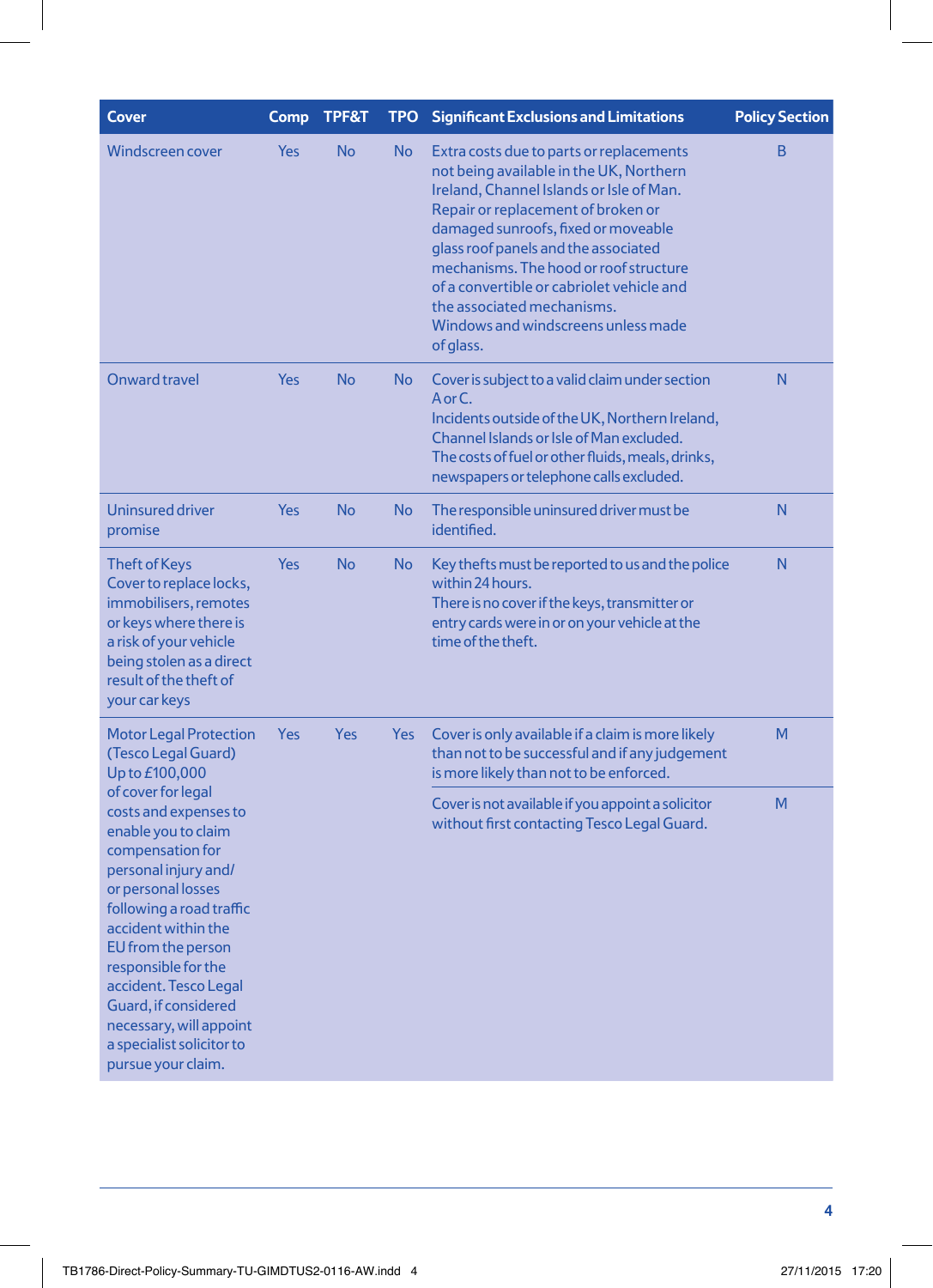# **Procedures**

### Cancellation Procedure

#### **If you cancel within the cooling-off period**

You have 14 days from when you receive your policy documents or enter into this contract, whichever is later, to notify the administrator if you want to cancel your policy. This is known as the 'cooling-off period'. You can cancel by phoning the administrator and cancellation can take effect immediately or from a later date, although it cannot be backdated to an earlier date. If cover has not yet started, the administrator will refund any premium paid in full. If cover has started, the administrator will refund your premium for the time that was left on your policy as long as you have not made a claim where the car is written off or declared a total loss.

If a total loss claim has been made in the 'cooling-off period', you must pay the full annual premium and you will not be entitled to any refund.

#### **If you cancel outside the cooling-off period**

After the cooling-off period, you can cancel this policy by phoning the administrator and cancellation can take effect immediately or from a later date, although it cannot be backdated to an earlier date.

If no claims have been made during the current period of insurance, the administrator will refund your premium for the time that was left on your policy, less its cancellation charge.

If any claim has been made during the current period of insurance, you must pay the full annual premium, plus a cancellation charge, and you will not be entitled to any refund.

#### **If we cancel**

The administrator, on our behalf, or we can cancel this policy, for a valid reason or on serious grounds, by sending you seven days notice of cancellation to your last known address.

Examples of a valid reason or serious grounds may include, but are not limited to:

- Non-payment of premium (including missed direct debit payments) that is not resolved following our reminders.
- Not providing proof of no claims discount that is not resolved following our reminders.
- Failing to comply with the policy conditions, as outlined in the policy booklet.
- Failing to cooperate and/or provide the necessary information required to enable us, or the administrator, to administer your policy, claim or investigate fraud.
- Where fraud is suspected.
- Where threatening, abusive or offensive behaviour has been used towards us or the administrator.
- Where any change you tell us about occurring during the term of your policy that alters the information on your policy documents resulting in us no longer being able to continue cover.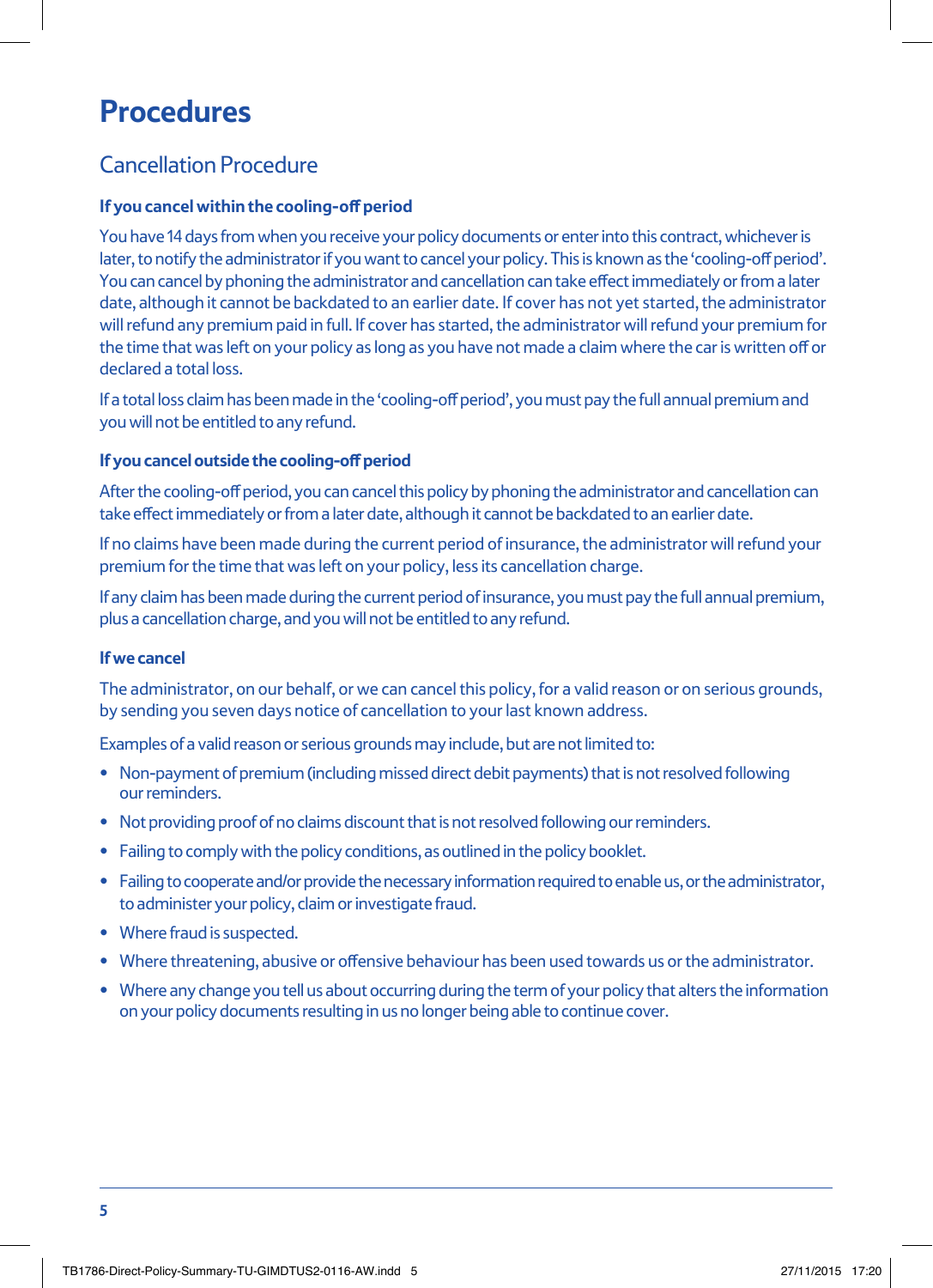If no claims have been made during the current period of insurance, the administrator will refund your premium for the time that was left on your policy, less its cancellation charge.

If any claim has been made during the current period of insurance, you must pay the full annual premium, plus a cancellation charge, and you will not be entitled to any refund.

### How to make a claim

#### **Call our 24-hour UK-based Claims Line on 0345 677 3377.**

It will be useful if you have your policy number however if not, you will need to quote your registration number.

If you have comprehensive cover, telephone Tesco Glass Line on 0345 677 8888 if your windscreen or windows only are damaged.

### No Claim Discount

If your No Claim Discount is not protected and a claim is made during the period of insurance, the discount will be reduced in accordance with our step back scale shown in the table below:

| <b>Current NCD</b> | <b>NCD</b> at renewal<br>after 1 claim<br>in current year | <b>NCD</b> at renewal<br>after 2 claims<br>in current year | <b>NCD</b> at renewal<br>after 3 claims<br>in current year |
|--------------------|-----------------------------------------------------------|------------------------------------------------------------|------------------------------------------------------------|
| 0-2 Years          | 0 Years                                                   | 0 Years                                                    | 0 Years                                                    |
| 3 Years            | 1Years                                                    | 0 Years                                                    | 0 Years                                                    |
| 4 Years            | 2 Years                                                   | 0 Years                                                    | 0 Years                                                    |
| 5+ Years           | <b>3 Years</b>                                            | 1Years                                                     | 0 Years                                                    |

If we make a full recovery of the claim cost from a third party your No Claim Discount will be reinstated.

If you have chosen to protect your No Claim Discount, it will not be reduced provided you do not have more than two claims in the policy year (or in any three year period if you continue to renew your insurance).

If you have more claims you will have exceeded the limit for the protection to apply and your no claims discount will reduce in accordance with the step back scale shown opposite.

### What to do if you have a complaint

If you have experienced a problem in relation to your Tesco Bank Car Insurance policy, we will aim to resolve it as quickly and fairly as possible. We have the following complaints procedure which you can follow if you are dissatisfied with the service you have received.